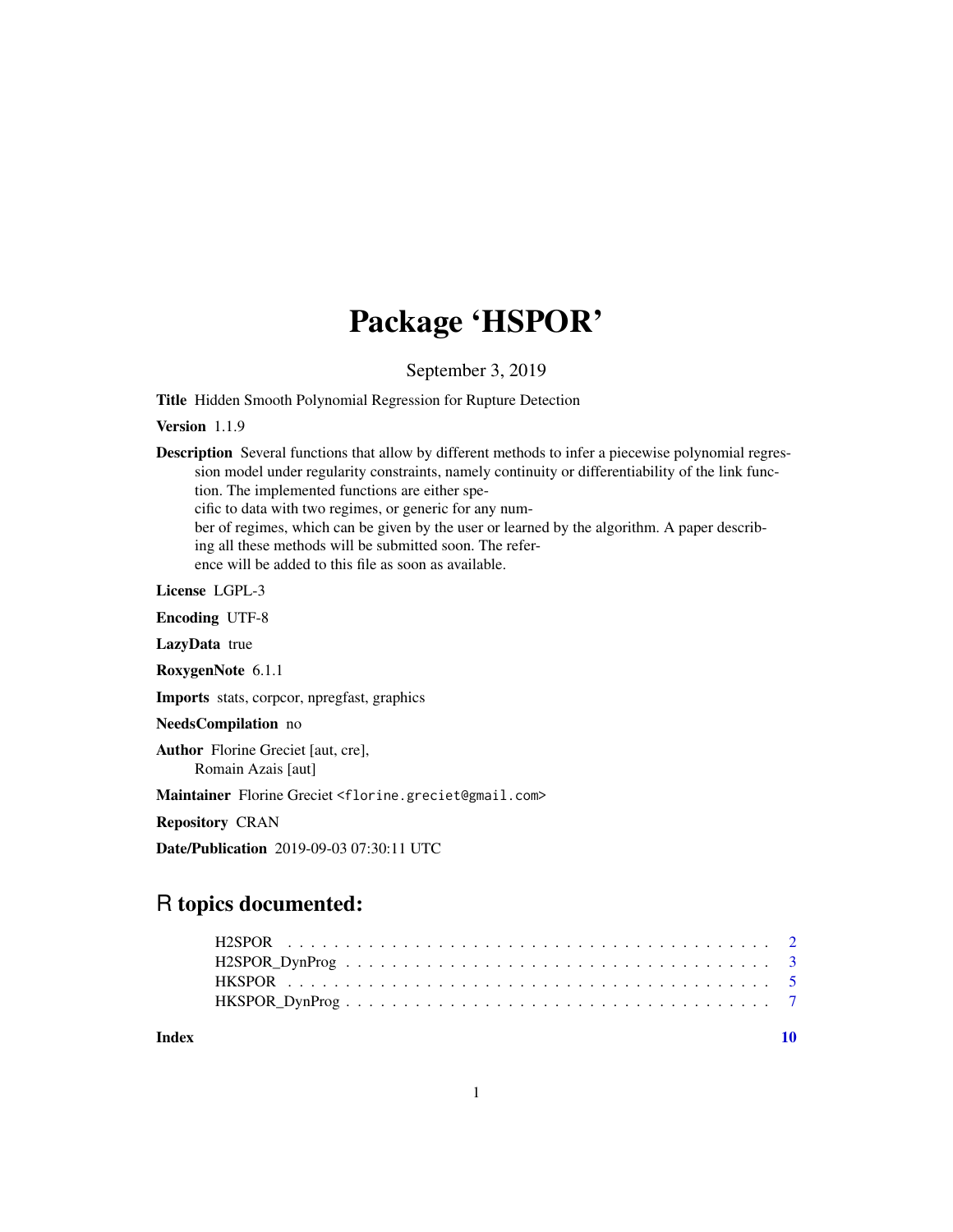### <span id="page-1-0"></span>Description

H2SPOR is an inference method that estimates, under regularity constraint, the parameters of a polynomial regression model with 2 regimes.

#### Usage

```
H2SPOR(X, Y, deg, constraint = 1, EM = TRUE, TimeTrans_Prop = c(),
 plotG = TRUE)
```
#### Arguments

| X              | A numerical vector corresponding to the explanatory variable. X must be sorted<br>in ascending order if this is not the case, X will be sorted in the function and the<br>corresponding permutation will be applied to Y. The user will be notified by a<br>warning message. In addition, if X contains NAs, they will be deleted from the<br>data and the user will be notified by a warning message. Finally, if X contains<br>duplicate data, the excess data will be deleted and the user will be notified by a<br>warning message.                                                                                                                                                          |
|----------------|--------------------------------------------------------------------------------------------------------------------------------------------------------------------------------------------------------------------------------------------------------------------------------------------------------------------------------------------------------------------------------------------------------------------------------------------------------------------------------------------------------------------------------------------------------------------------------------------------------------------------------------------------------------------------------------------------|
| Y              | A numerical vector corresponding to the variable to be explain. It should contain<br>two regimes that could be modelled by polynomials. In addition, if Y contains<br>NAs they will be deleted from the data and the user will be notified by a warning<br>message. Finally, if X contains dupplicate data, the excess data will be deleted<br>and the value of the remaining Y will become the average of the Ys, calculated<br>for this value of X.                                                                                                                                                                                                                                            |
| deg            | The degree of polynomials. The size of X and Y must be greater than $2(\text{deg}+2)$<br>$+1.$                                                                                                                                                                                                                                                                                                                                                                                                                                                                                                                                                                                                   |
| constraint     | Number that determines the regularity assumption that is applied for the param-<br>eters estimation. By default, the variable is set to 1, i. e. the parameters estima-<br>tion is done under continuity constraint. If the variable is $0$ or $2$ , the estimation<br>of the parameters will be done without assumption of regularity (constraint $= 0$ )<br>or under assumption of differentiability (constraint $= 2$ ). Warning, if the differ-<br>entiability assumption is not verified by the model, it is preferable not to use it<br>to estimate the model parameters. In addition, if the degree of the polynomials<br>is equal to 1, you cannot use the differentiability assumption. |
| EM             | A Boolean. If EM is TRUE (default), then the function will estimate the param-<br>eters of a latent variable polynomial regression model using an EM algorithm.<br>If EM is FALSE then the function will estimate the parameters of the initial<br>polynomial regression model by a fixed point algorithm.                                                                                                                                                                                                                                                                                                                                                                                       |
| TimeTrans_Prop | A numerical vector. This vector is empty by default. If you want to estimate the<br>model parameters for a fixed jump time value, you can propose this value here.                                                                                                                                                                                                                                                                                                                                                                                                                                                                                                                               |
| plotG          | A Boolean. If TRUE (default) the estimation results obtained by the H2SPOR<br>function are plotted.                                                                                                                                                                                                                                                                                                                                                                                                                                                                                                                                                                                              |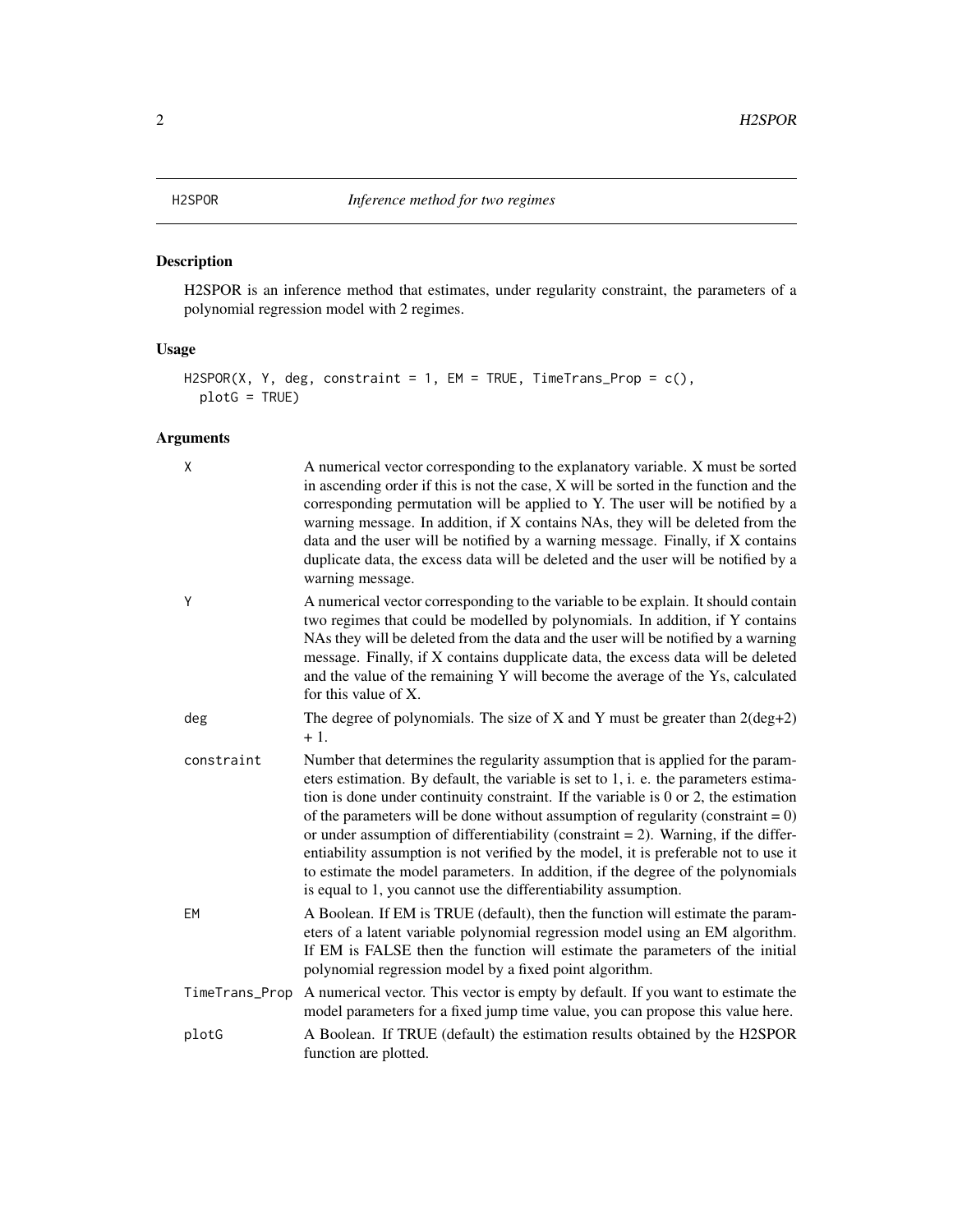#### <span id="page-2-0"></span>Value

A dataframe that contains the estimated parameters of the polynomial regression model at two regimes: the jump time, the coefficients of the polynomials and the variances of the two regimes. If  $plotG = TRUE$ , the data  $(X, Y)$  and the estimated model will be plotted.

#### Examples

```
#generated data with two regimes
set.seed(1)
xgrid1 = seq(0, 10, length.out=6)xgrid2 = seq(10.2, 20, length.out=6)ygrid1 = xgrid1^2-xgrid1+1+ rnorm(length(xgrid1),0,3)
ygrid2 = rep(91,length(xgrid2))+ rnorm(length(xgrid2),0,3)
xgrid = c(xgrid1,xgrid2)
ygrid = c(ygrid1,ygrid2)
#Inference of a polynomial regression model with two regimes on these data.
#The degree of the polynomials is fixed to 2 and the parameters are estimated
#under continuity constraint.
H2SPOR(xgrid,ygrid,2,1,EM=FALSE,c())
set.seed(1)
xgrid1 = seq(0, 10, by=0.2)xgrid2 = seq(10.2, 20, by=0.2)ygrid1 = xgrid1^2-xgrid1+1+ rnorm(length(xgrid1),0,3)ygrid2 = rep(91,length(xgrid2))+ rnorm(length(xgrid2),0,3)
xgrid = c(xgrid1,xgrid2)
ygrid = c(ygrid1,ygrid2)
#Inference of a polynomial regression model with two regimes on these data.
#The degree of the polynomials is fixed to 2 and the parameters are estimated
#under continuity constraint.
H2SPOR(xgrid,ygrid,2,1,EM=FALSE,c())
#Executed time : 9.69897 secs (intel core i7 processor)
```
H2SPOR\_DynProg *Inference method that does not require a priori knowledge of the number of regimes and uses dynamic programming*

#### Description

H2SPOR\_DynProg is an inference method implemented as a binary segmentation algorithm. This method makes it possible to estimate, using dynamic programming and under regularity assumption, the parameters of a piecewise polynomial regression model when we have no a priori knowledge of the number of regimes.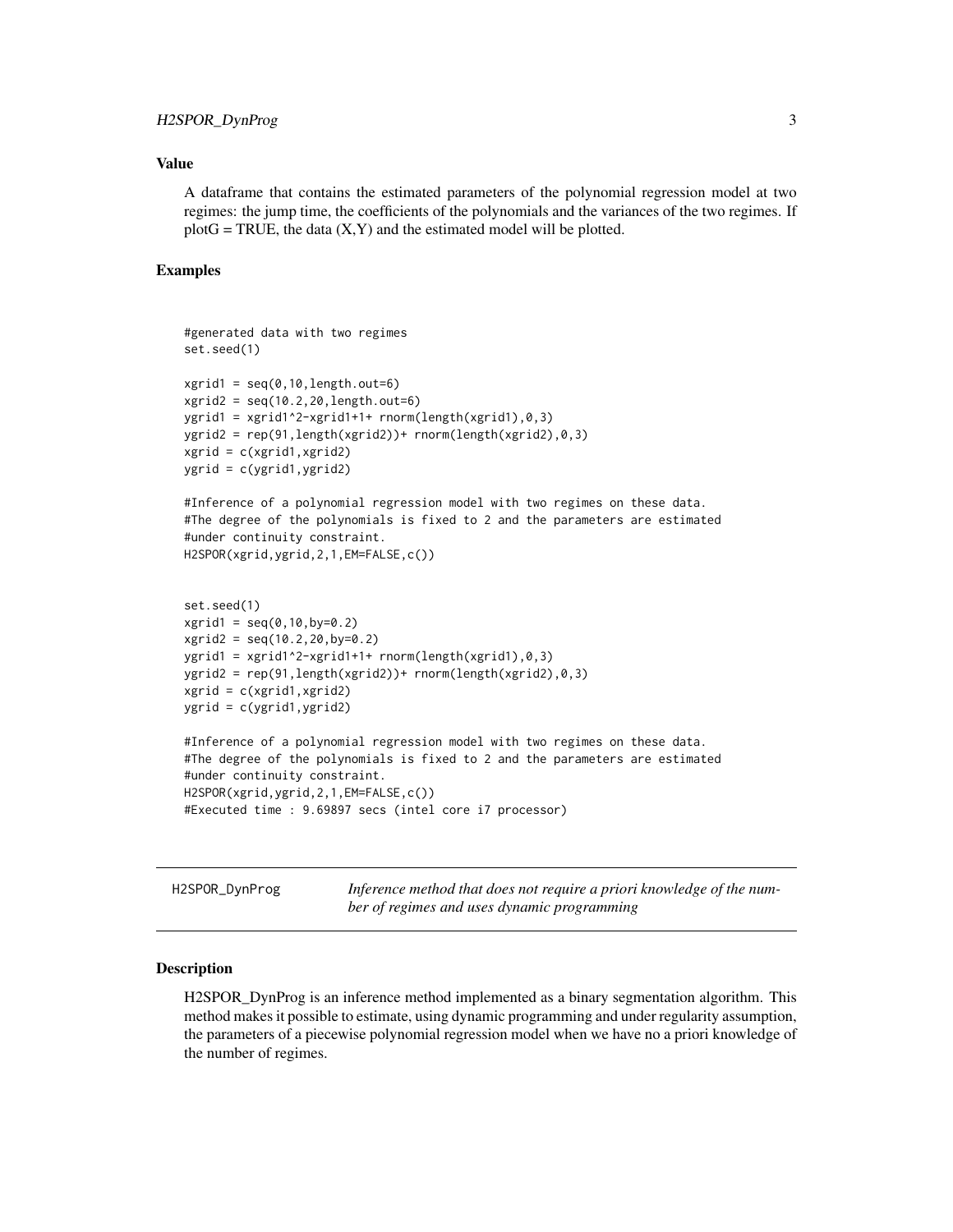#### Usage

#### H2SPOR\_DynProg(X, Y, deg, constraint = 1, EM = TRUE, plotG = TRUE)

#### Arguments

| X          | A numerical vector corresponding to the explanatory variable. X must be sorted<br>in ascending order if this is not the case, X will be sorted in the function and the<br>corresponding permutation will be applied to Y. The user will be notified by a<br>warning message. In addition, if X contains NAs, they will be deleted from the<br>data and the user will be notified by a warning message. Finally, if X contains<br>duplicate data, the excess data will be deleted and the user will be notified by a<br>warning message.                                                                                                                                                          |
|------------|--------------------------------------------------------------------------------------------------------------------------------------------------------------------------------------------------------------------------------------------------------------------------------------------------------------------------------------------------------------------------------------------------------------------------------------------------------------------------------------------------------------------------------------------------------------------------------------------------------------------------------------------------------------------------------------------------|
| Y          | A numerical vector corresponding to the variable to be explain. It should contain<br>at least two regimes that could be modelled by polynomials. In addition, if Y<br>contains NAs they will be deleted from the data and the user will be notified by<br>a warning message. Finally, if X contains dupplicate data, the excess data will<br>be deleted and the value of the remaining Y will become the average of the Ys,<br>calculated for this value of X.                                                                                                                                                                                                                                   |
| deg        | Degree of the polynomials. The size of X and Y must be greater than $2(\text{deg}+2)$<br>$+1.$                                                                                                                                                                                                                                                                                                                                                                                                                                                                                                                                                                                                   |
| constraint | Number that determines the regularity assumption that is applied for the param-<br>eters estimation. By default, the variable is set to 1, i. e. the parameters estima-<br>tion is done under continuity constraint. If the variable is $0$ or $2$ , the estimation<br>of the parameters will be done without assumption of regularity (constraint = $0$ )<br>or under assumption of differentiability (constraint $= 2$ ). Warning, if the differ-<br>entiability assumption is not verified by the model, it is preferable not to use it<br>to estimate the model parameters. In addition, if the degree of the polynomials<br>is equal to 1, you cannot use the differentiability assumption. |
| EM         | A Boolean. If EM is TRUE (default), then the function will estimate the param-<br>eters of a latent variable polynomial regression model using an EM algorithm.<br>If EM is FALSE then the function will estimate the parameters of the initial<br>polynomial regression model by a fixed point algorithm.                                                                                                                                                                                                                                                                                                                                                                                       |
| plotG      | A Boolean. If TRUE (default) the estimation results obtained by the H2SPOR_DynProg<br>function are plotted.                                                                                                                                                                                                                                                                                                                                                                                                                                                                                                                                                                                      |

#### Value

A dataframe which contains the estimated parameters of the polynomial regression model at an estimated number of regimes: the times of jump, the polynomials coefficients and the variances of an estimated number of regimes. If plot $G = TRUE$ , the data $(X, Y)$  and the estimated model will be plotted.

#### Examples

```
set.seed(1)
#generated data with two regimes
xgrid1 = seq(0, 10, length.out = 6)
```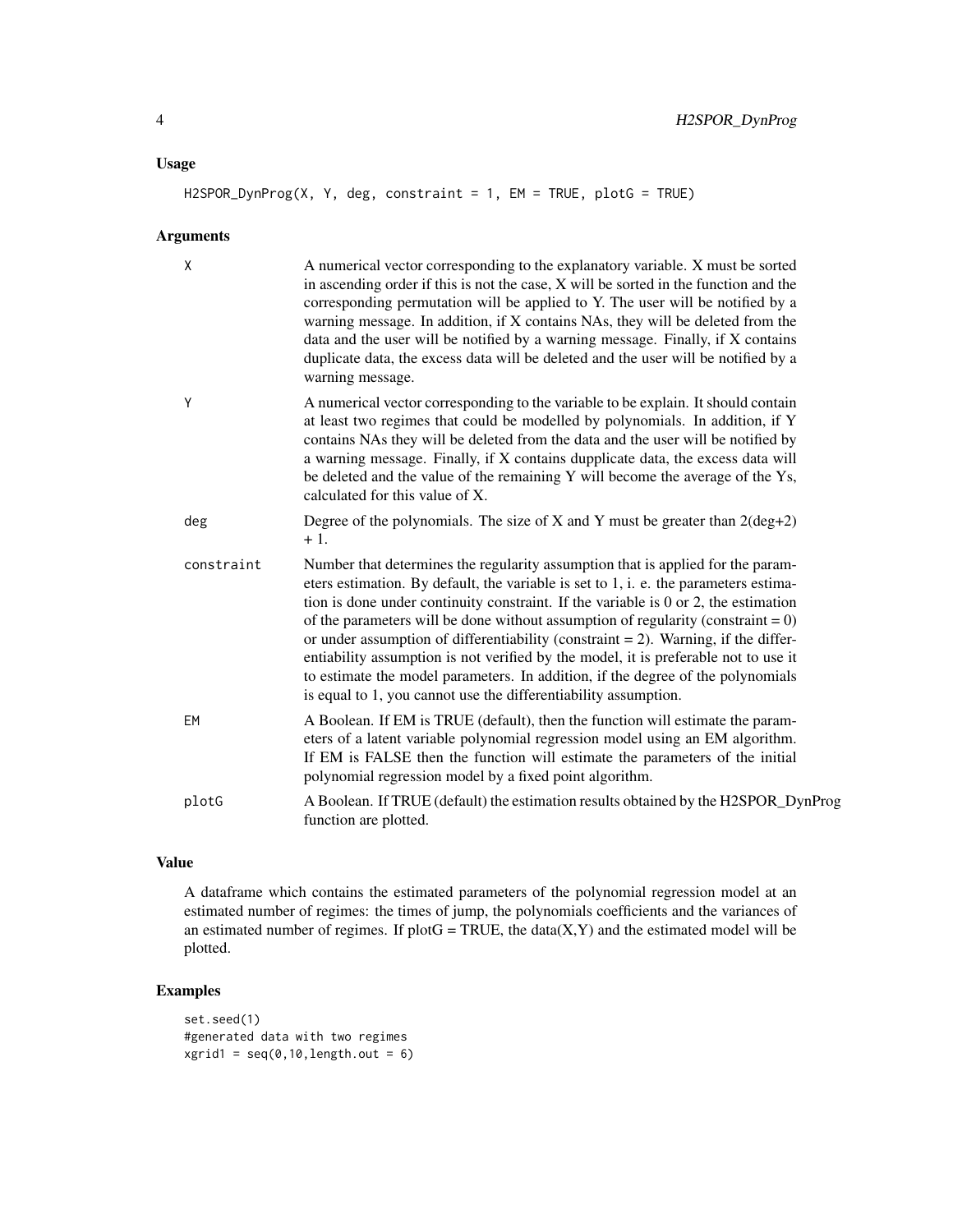#### <span id="page-4-0"></span>HKSPOR 5

```
xgrid2 = seq(10.2, 20, length.out=6)ygrid1 = xgrid1^2-xgrid1+1+ rnorm(length(xgrid1),0,3)ygrid2 = rep(91,length(xgrid2))+ rnorm(length(xgrid2),0,3)
xgrid = c(xgrid1,xgrid2)
ygrid = c(ygrid1,ygrid2)
# Inference of a piecewise polynomial regression model on these data.
#The degree of the polynomials is fixed to 2 and the parameters are estimated
#under continuity constraint.
H2SPOR_DynProg(xgrid,ygrid,2,1,EM=FALSE)
set.seed(1)
```

```
xgrid1 = seq(0, 10, by=0.2)xgrid2 = seq(10.2, 20, by=0.2)xgrid3 = seq(20.2, 30, by=0.2)ygrid1 = xgrid1^2-xgrid1+1+ rnorm(length(xgrid1),0,3)
ygrid2 = rep(91,length(xgrid2))+ rnorm(length(xgrid2),0,3)
ygrid3 = -10*xgrid3+300+rnorm(length(xgrid3),0,3)
datX = c(xgrid1,xgrid2,xgrid3)
datY = c(ygrid1,ygrid2,ygrid3)
#Inference of a piecewise polynomial regression model on these data.
#The degree of the polynomials is fixed to 2 and the parameters are estimated
#under continuity constraint.
H2SPOR_DynProg(datX,datY,2,1)
#Executed time : 2.349685 mins (intel core i7 processor)
```
HKSPOR *Inference method for any number K of regimes*

#### Description

HKSPOR is an inference method that estimates, under regularity constraint, the parameters of a polynomial regression model for a number K of regimes given by the user.

#### Usage

```
HKSPOR(X, Y, deg, K, constraint = 1, EM = TRUE, TimeTrans-Prop = c(),plotG = TRUE)
```
#### Arguments

X A numerical vector corresponding to the explanatory variable. X must be sorted in ascending order if this is not the case, X will be sorted in the function and the corresponding permutation will be applied to Y. The user will be notified by a warning message. In addition, if X contains NAs, they will be deleted from the data and the user will be notified by a warning message. Finally, if X contains duplicate data, the excess data will be deleted and the user will be notified by a warning message.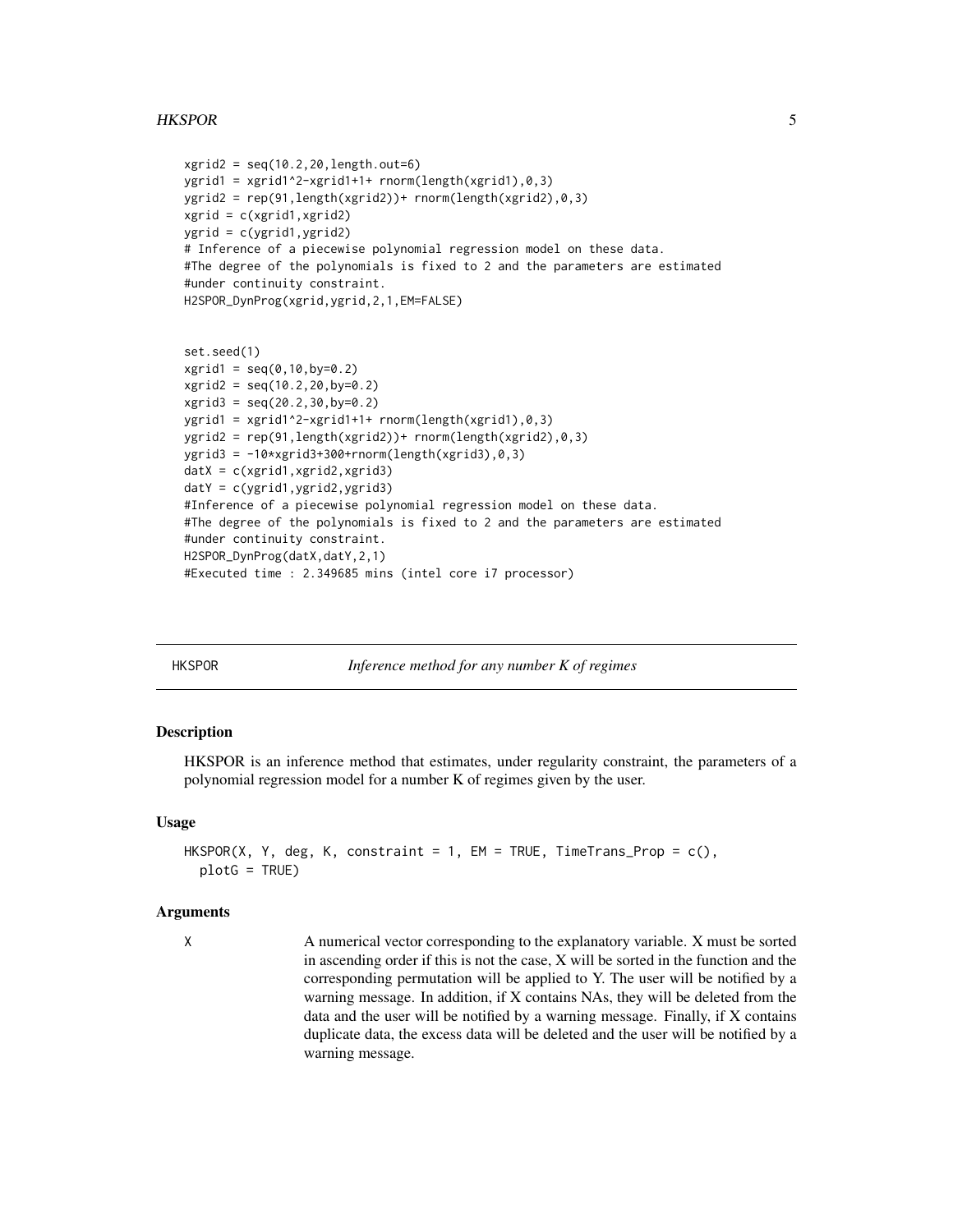| Y          | A numerical vector corresponding to the variable to be explain. It should contain<br>at least two regimes that could be modelled by polynomials. In addition, if Y<br>contains NAs they will be deleted from the data and the user will be notified by<br>a warning message. Finally, if X contains dupplicate data, the excess data will<br>be deleted and the value of the remaining Y will become the average of the Ys,<br>calculated for this value of X.                                                                                                                                                                                                                                   |
|------------|--------------------------------------------------------------------------------------------------------------------------------------------------------------------------------------------------------------------------------------------------------------------------------------------------------------------------------------------------------------------------------------------------------------------------------------------------------------------------------------------------------------------------------------------------------------------------------------------------------------------------------------------------------------------------------------------------|
| deg        | Degree of the polynomials. The size of X and Y must be greater than $K(deg + 2)$<br>$+$ K.                                                                                                                                                                                                                                                                                                                                                                                                                                                                                                                                                                                                       |
| K          | The number of regimes. The size of X and Y must be greater than $K(deg + 2)$ +<br>Κ.                                                                                                                                                                                                                                                                                                                                                                                                                                                                                                                                                                                                             |
| constraint | Number that determines the regularity assumption that is applied for the param-<br>eters estimation. By default, the variable is set to 1, i. e. the parameters estima-<br>tion is done under continuity constraint. If the variable is $0$ or $2$ , the estimation<br>of the parameters will be done without assumption of regularity (constraint = $0$ )<br>or under assumption of differentiability (constraint $= 2$ ). Warning, if the differ-<br>entiability assumption is not verified by the model, it is preferable not to use it<br>to estimate the model parameters. In addition, if the degree of the polynomials<br>is equal to 1, you cannot use the differentiability assumption. |
| EM         | A Boolean. If EM is TRUE (default), then the function will estimate the param-<br>eters of a latent variable polynomial regression model using an EM algorithm.<br>If EM is FALSE then the function will estimate the parameters of the initial<br>polynomial regression model by a fixed point algorithm.                                                                                                                                                                                                                                                                                                                                                                                       |
|            | TimeTrans_Prop A numerical vector. This vector is empty by default. If you want to estimate<br>the model parameters for fixed jump time values, you can propose these values<br>here. Warning, the size of this vector must be equal to K-1.                                                                                                                                                                                                                                                                                                                                                                                                                                                     |
| plotG      | A Boolean. If TRUE (default) the estimation results obtained by the HKSPOR<br>function are plotted.                                                                                                                                                                                                                                                                                                                                                                                                                                                                                                                                                                                              |

### Value

A dataframe which contains the estimated parameters of the polynomial regression model at K regimes: the times of transition, the polynomials coefficients and the variances of the K regimes. If  $plotG = TRUE$ , the data  $(X, Y)$  and the estimated model will be plotted.

#### Examples

```
set.seed(3)
xgrid1 = seq(0, 10, by=0.2)xgrid2 = seq(10.2,20,by=0.2)
xgrid3 = seq(20.2, 30, by=0.2)ygrid1 = xgrid1^2-xgrid1+1+ rnorm(length(xgrid1),0,3)ygrid2 = rep(91,length(xgrid2))+ rnorm(length(xgrid2),0,3)
ygrid3 = -10*xgrid3+300+rnorm(length(xgrid3),0,3)
xgrid = c(xgrid1,xgrid2,xgrid3)
ygrid = c(ygrid1,ygrid2,ygrid3)
```
#Inference of a polynomial regression model with three regimes on these data.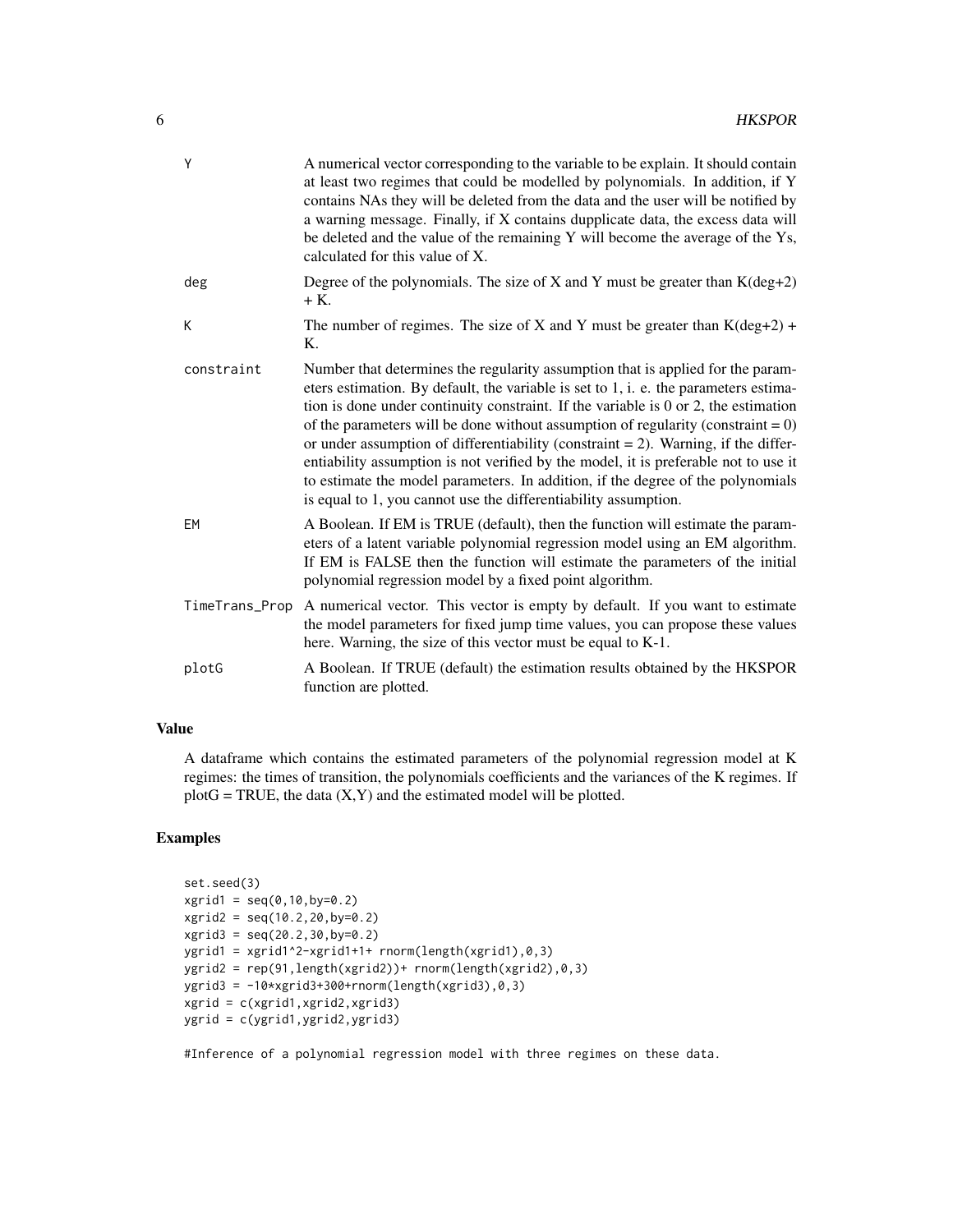#### <span id="page-6-0"></span>HKSPOR\_DynProg 7

#The degree of the polynomials is fixed to 2 and the parameters are estimated # under continuity constraint when the times of jump are fixed to 10 and 20.

```
HKSPOR(xgrid,ygrid,2,3,1,EM = FALSE,c(10,20))
```

```
set.seed(3)
xgrid1 = seq(0, 10, by=0.2)xgrid2 = seq(10.2, 20, by=0.2)xgrid3 = seq(20.2,30,by=0.2)
ygrid1 = xgrid1^2-xgrid1+1+ rnorm(length(xgrid1),0,3)ygrid2 = rep(91,length(xgrid2))+ rnorm(length(xgrid2),0,3)
ygrid3 = -10*xgrid3+300+rnorm(length(xgrid3), 0, 3)xgrid = c(xgrid1,xgrid2,xgrid3)
ygrid = c(ygrid1,ygrid2,ygrid3)
```

```
#Inference of a polynomial regression model with three regimes (K=3) on these data.
#The degree of the polynomials is fixed to 2 and the parameters are estimated
#under continuity constraint.
HKSPOR(xgrid,ygrid,2,3,1)
#Executed time : 49.70051 mins (intel core i7 processor)
```

| HKSPOR_DynProg | Inference method for any number $K$ of regimes using dynamic pro- |
|----------------|-------------------------------------------------------------------|
|                | gramming                                                          |

#### Description

HKSPOR\_DynProg is an inference method implemented in the form of a Bellman algorithm that estimates, under the assumption of regularity, the parameters of a polynomial regression model for a number K of regimes given by the user..

#### Usage

```
HKSPOR_DynProg(X, Y, deg, K, constraint = 1, smoothing = TRUE,
  verbose = FALSE, plotG = TRUE)
```
#### Arguments

X A numerical vector corresponding to the explanatory variable. X must be sorted in ascending order if this is not the case, X will be sorted in the function and the corresponding permutation will be applied to Y. The user will be notified by a warning message. In addition, if X contains NAs, they will be deleted from the data and the user will be notified by a warning message. Finally, if X contains duplicate data, the excess data will be deleted and the user will be notified by a warning message.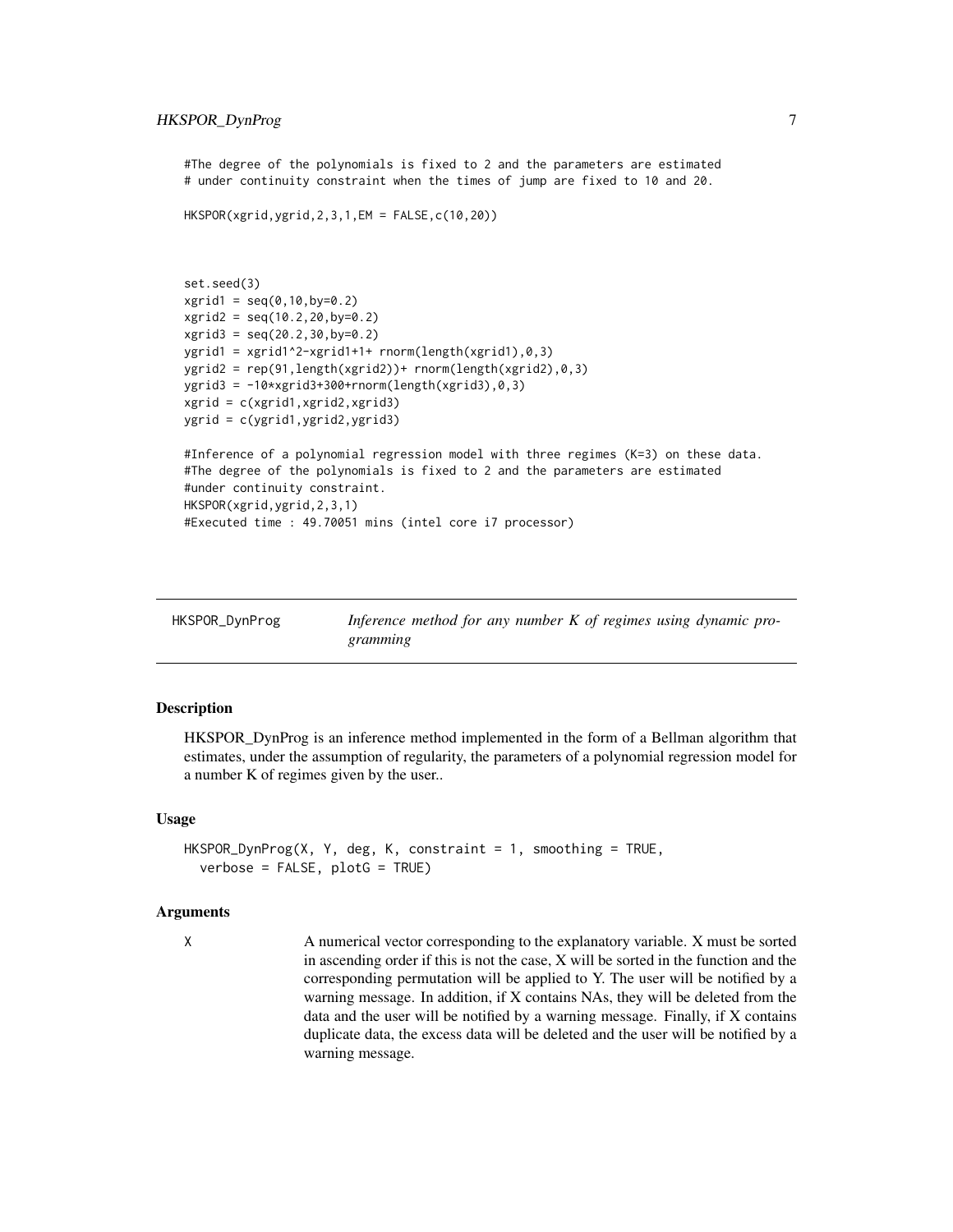| Y          | A numerical vector corresponding to the variable to be explain. It should contain<br>at least two regimes that could be modelled by polynomials. In addition, if Y<br>contains NAs they will be deleted from the data and the user will be notified by<br>a warning message. Finally, if X contains dupplicate data, the excess data will<br>be deleted and the value of the remaining Y will become the average of the Ys,<br>calculated for this value of X.                                                                                                                                                                                                                                                                                                                                                                                                |
|------------|---------------------------------------------------------------------------------------------------------------------------------------------------------------------------------------------------------------------------------------------------------------------------------------------------------------------------------------------------------------------------------------------------------------------------------------------------------------------------------------------------------------------------------------------------------------------------------------------------------------------------------------------------------------------------------------------------------------------------------------------------------------------------------------------------------------------------------------------------------------|
| deg        | The degree of the polynomials. The size of $X$ and $Y$ must be greater than<br>$K(deg + 2) + K.$                                                                                                                                                                                                                                                                                                                                                                                                                                                                                                                                                                                                                                                                                                                                                              |
| K          | The number of regimes. The size of X and Y must be greater than $K(deg + 2)$ +<br>$K_{\cdot}$                                                                                                                                                                                                                                                                                                                                                                                                                                                                                                                                                                                                                                                                                                                                                                 |
| constraint | Number that determines the regularity assumption that is applied for the param-<br>eters estimation. By default, the variable is set to 1, i. e. the parameters estima-<br>tion is done under continuity constraint. If the variable is $0$ or $2$ , the estimation<br>of the parameters will be done without assumption of regularity (constraint $=$<br>0) or under assumption of differentiability (constraint $= 2$ ). Warning, if the dif-<br>ferentiability assumption is not verified by the model, it is preferable not to use<br>it to estimate the model parameters. In addition, in this dynamic programming<br>method, to ensure that the number of constraints is not greater that the number<br>of parameters to be estimated, the degree of the polynomials must be at least<br>equal to 3 to be able to use the differentiability assumption. |
| smoothing  | A Boolean. If TRUE (default), the method will estimate the parameters of a<br>piecewise polynomial regression model with latent variable by maximizing the<br>log-likelihood weighted by the probability of being in the latent variable regime.<br>If FALSE, the method will estimate the parameters of the piecewise polynomial<br>regression model.                                                                                                                                                                                                                                                                                                                                                                                                                                                                                                        |
| verbose    | A Boolean. If FALSE (default) the HKSPOR_Dynprog function will return<br>only one dataframe containing the parameter estimates obtained for a model at<br>K regimes. If TRUE, the function will return all the results obtained for a model<br>with 1 regime up to K regimes.                                                                                                                                                                                                                                                                                                                                                                                                                                                                                                                                                                                 |
| plotG      | A Boolean. If TRUE (default) the estimation results obtained by the HKSPOR_DynProg<br>function are plotted.                                                                                                                                                                                                                                                                                                                                                                                                                                                                                                                                                                                                                                                                                                                                                   |

#### Value

One or more dataframes depend on the verbose value. If verbose = False, the output table will contain the estimated parameters of the polynomial regression model at K regimes: jump times, polynomial coefficients and variances of K regimes. If verbose = True then there will be K dataframes in output. Each table will contain the results of the estimated parameters obtained for each value of k (k=1,...,k=K). If plotG = TRUE, the data  $(X, Y)$  and the estimated model(s) will be plotted.

#### Examples

```
#generated data with three regimes
set.seed(1)
xgrid1 = seq(0, 10, length.out=6)xgrid2 = seq(10.2, 20, length.out=6)ygrid1 = xgrid1^2-xgrid1+1+ rnorm(length(xgrid1),0,4)
ygrid2 = rep(91,length(xgrid2))+ rnorm(length(xgrid2),0,4)
```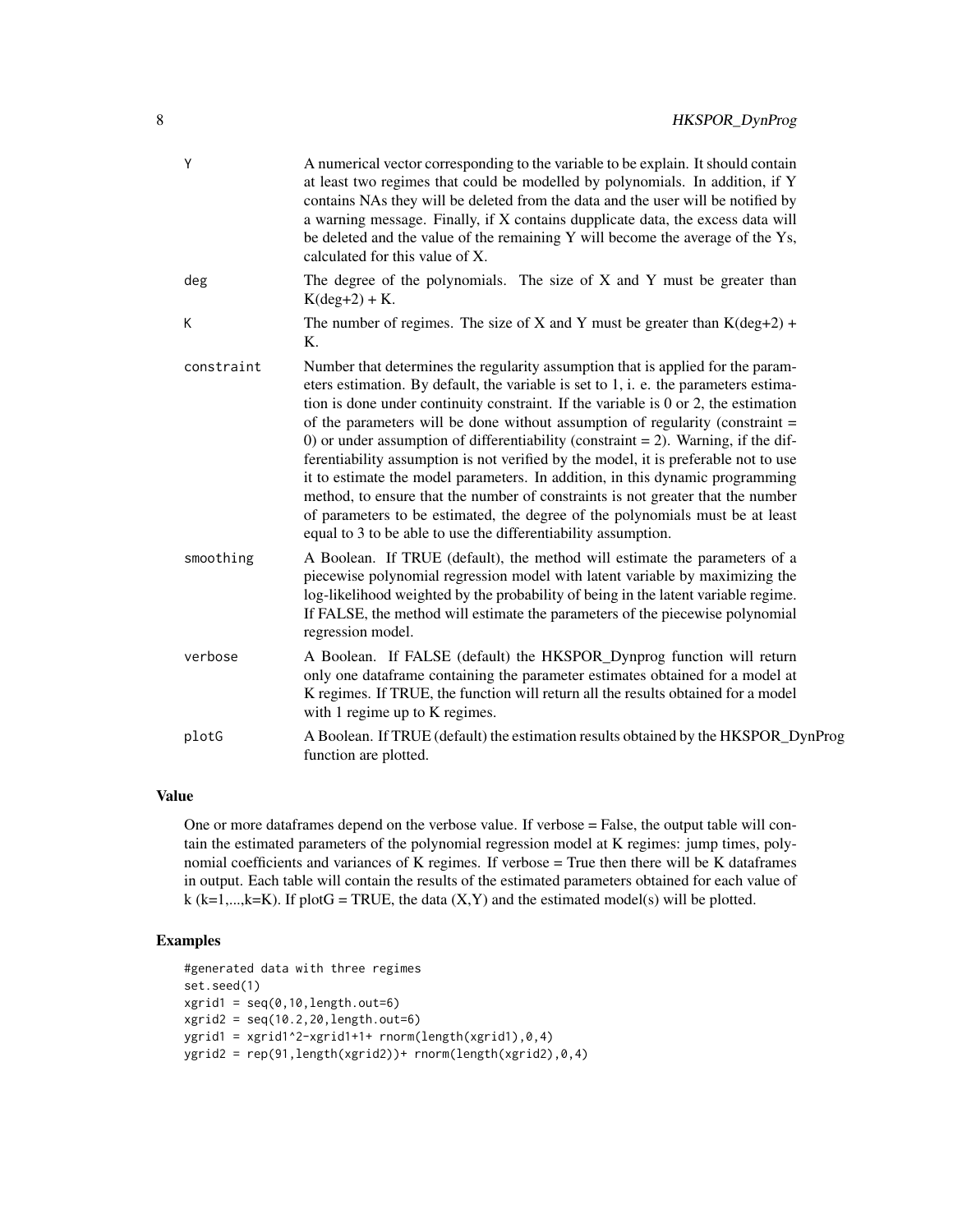```
datX = c(xgrid1, xgrid2)datY = c(ygrid1, ygrid2)
```
#Inference of a polynomial regression model with two regimes (K=2) on these data. #The degree of the polynomials is fixed to 2 and the parameters are estimated #under continuity constraint. HKSPOR\_DynProg(datX,datY,2,2)

```
set.seed(2)
xgrid1 = seq(0, 10, by=0.2)xgrid2 = seq(10.2,20,by=0.2)
xgrid3 = seq(20.2, 30, by=0.2)ygrid1 = xgrid1^2-xgrid1+1+ rnorm(length(xgrid1),0,3)ygrid2 = rep(91,length(xgrid2))+ rnorm(length(xgrid2),0,3)
ygrid3 = -10*xgrid3+300+rnorm(length(xgrid3),0,3)
datX = c(xgrid1,xgrid2,xgrid3)
datY = c(ygrid1,ygrid2,ygrid3)
```
#Inference of a polynomial regression model with three (K=3) regimes on these data. #The degree of the polynomials is fixed to 2 and the parameters are estimated #under continuity constraint. HKSPOR\_DynProg(datX,datY,2,3) #Executed time : 3.658121 mins (intel core i7 processor)